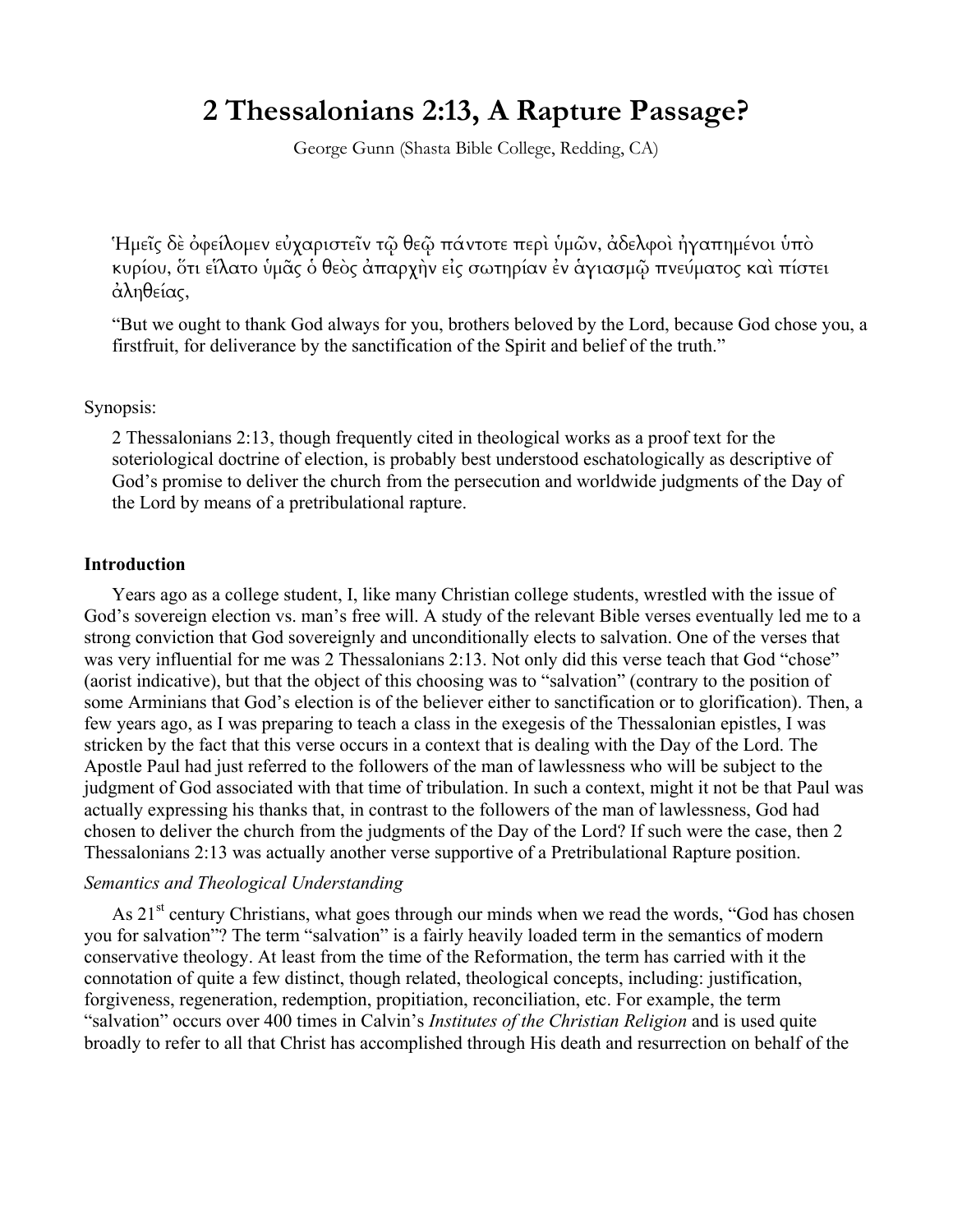believer.<sup>1</sup> Similarly, in most Reformation and Post-Reformation conservative Christian writings, the term "salvation" carries with it this broad semantic weight. But are we safe in assuming that in the early days of the Christian church, when the Apostle Paul penned his two epistles to the Thessalonian believers, the term σωτηρία *(soteria)* carried the same semantic weight? A consideration of semantics, discourse structure and immediate context will show that Paul's use of the term σωτηρία *(soteria)* was indeed a reference to the pretribulational rapture of the church.

## **Semantics**

1

 We have alluded to the semantic weight carried by the English term "salvation" in modern times, but what of the semantic weight borne by the Greek term σωτηρία that Paul employed in 2 Thessalonians 2:13? Can we in the  $21^{st}$  century come to an understanding of what this term meant to Paul and his Thessalonian disciples? In the following paragraphs diachronic considerations, conceptual considerations and synchronic considerations will be brought to bear on the answer to this question.

 *1. Diachronic Considerations.* An overview of how the word σωτηρία was used throughout the history of literary Greek may be of some help. The term appears in Classical Greek as early as Herodotus (V BC), and means consistently throughout the Classical era either, (1) deliverance from some peril, (2) preservation in a state of safety or security, (3) a way or means of safety, (4) a safe return from a voyage, (5) safe keeping or preservation of a thing, (6) a guarantee or security for the safe keeping of a thing  $(7)$  security against anxiety, or  $(8)$  bodily health or well-being.<sup>2</sup> TDNT summarizes some of the kinds of peril from which deliverance is wrought by use of the word σωτηρία in the classical era:

[In Classical Greek]  $\sigma\omega\zeta\omega$  and  $\sigma\omega\tau\eta\rho\zeta\alpha$  mean first "to save" and "salvation" in the sense of an acutely dynamic act in which gods or men snatch others by force from serious peril. In this use, found from Hom. to the latest period, σώζω corresponds to Hbr.  $\mathcal{V} \mathcal{V}$ ... Among the dangers *war* ... and *sea-voyages* ...

always play a special part. Things are similar with σωτηρία... σώζω also denotes "deliverance" from *judicial condemnation*, …. The sense "to save from *an illness*," hence "to cure," occurs… In relation to the gen. perils of battle and sailing  $\sigma\omega\zeta\omega$  may have more of the sense "to keep" or "to protect."<sup>3</sup>

More relevant to New Testament studies may be the use of σωτηρία in the Septuagint. Here we find that the vast majority of uses refer to deliverance from some sort of temporal peril, not too different from its use in Classical Greek. The Hebrew word שׁוּעהָ יְ*) yeshu'ah)* most frequently lies behind the Septuagint's use of σωτηρία. Of the 78 occurrences of שׁוּעהָ יְ in the Old Testament, the following kinds of deliverance are typical:

<sup>&</sup>lt;sup>1</sup> As, for example, in his "Prefatory Address to the King of France," Calvin states: "Before God there remains nothing of which we can glory save only his mercy, by which, without any merit of our own, we are admitted to the hope of eternal salvation (lat. *salvi*)." By way of contrast, the *Institutes* refers to "justification" about 200 times, "forgiveness" 188 times, "redemption" 91 times, "propitiation" 76 times and "reconciliation" 43 times.

<sup>2</sup> Liddell, Scott, Jones, *Greek-English Lexicon* (Oxford: Oxford University Press, 1940) s.v. σωτηρία.

<sup>3</sup> *Theological Dictionary of the New Testament*, ed. G. Kittel, G. W. Bromiley & G. Friedrich, electronic ed. (Grand Rapids, MI: Eerdmans, 1964-c1976). 7:966. Emphasis mine.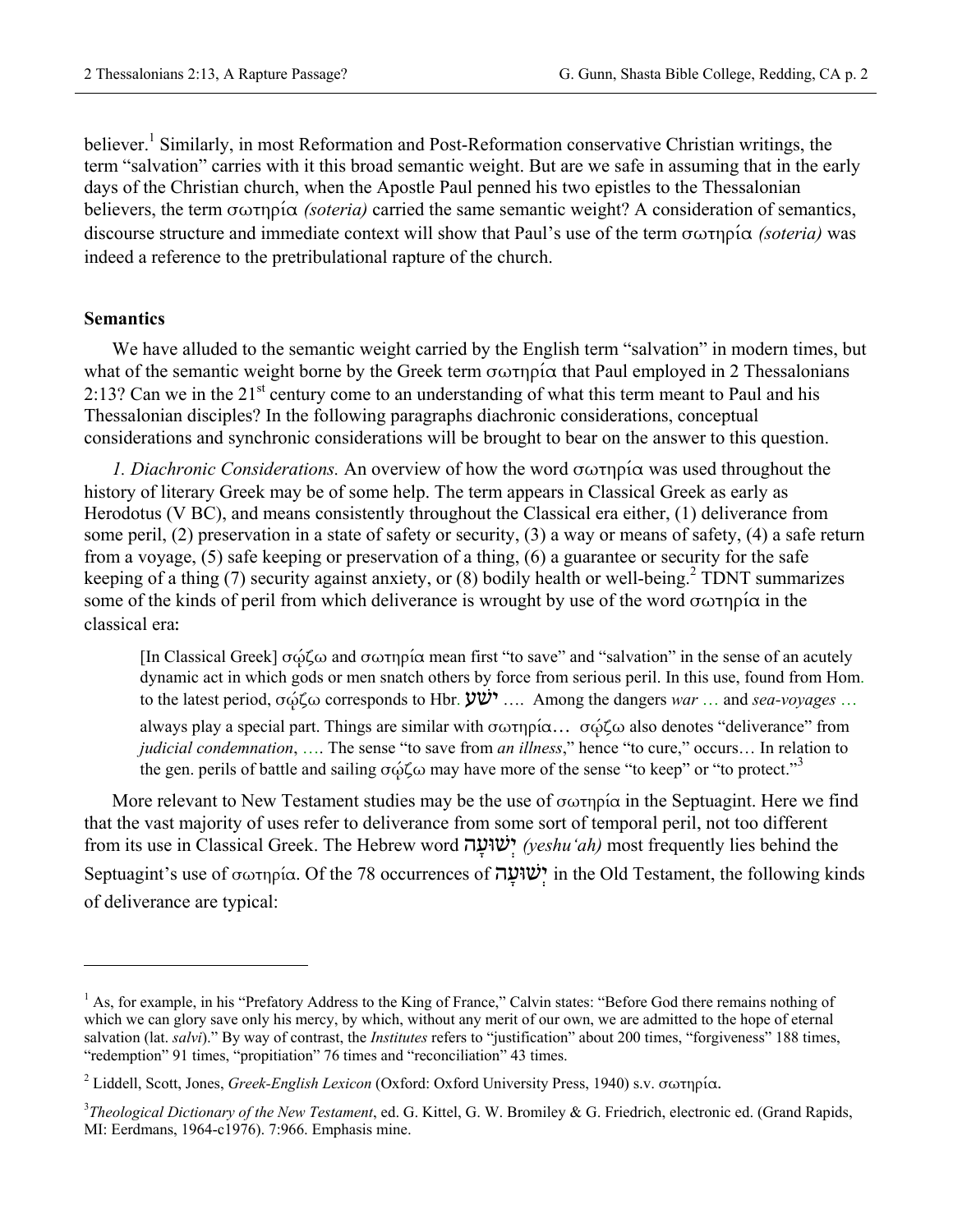- Deliverance of Israel from the Egyptian army by crossing the Red Sea (Ex. 14:13; 15:12; Ps. 78:22)
- Deliverance of Hannah from her enemies (1 Sa. 2:1)
- Deliverance of Israel from various Gentile enemies
	- o the Philistines (1 Sa. 14:45; Is. 12:2)
	- $\circ$  the Syrians (2 Sa. 10:11)
	- o the Ammonites (2 Sa. 10:11; 2 Chr. 20:17; Is 12:2)
	- o the Moabites (2 Chr. 20:17; Ps. 80:2, 6; Is. 12:2; 25:9, 10)
	- o the Edomites (2 Chr. 20:17; Ps. 80:2, 6; Is. 12:2)
	- $\circ$  the Assyrians (Is. 33:2, 6)
	- o unspecified Gentile enemies (1 Chr. 16:23; Ps. 44:2-3; 53:6; 98:2-3; 118:14, 15, 21; 149:4, 8; Is 26:1, 18)
- Deliverance of Israel from poverty (Ps. 106:4-5)
- Deliverance of David from the hand of Saul (2 Sa. 22:51)
- Deliverance of the Psalmist (frequently David) from various enemies, such as the evil man, the ungodly man, the fool, the one who digs a pit, etc. (Ps. 3:2, 7-8; 9:13-14; 13:4-5; 14:1, 4, 7; 18:48-50; 21:1, 5, 8-12; 28:3, 8; 35:3, 7-9; 42:3-5, 10-11; 43:1-5; 62:1-6; 68:19-21; 69:29; 70:2- 4; 74:12; 89:26; 91:16; 119:123, 161-166; 140:1, 7)
- Deliverance of the Psalmist from physical illness or death (Ps. 88:1; 116:13; 119:155, 174-175)
- Deliverance of Christ from the cross (Ps. 22:1)
- Deliverance of Jonah from the fish (Jonah 2:9)

In Job, שׁוּעהָ יְ occurs two times. Deliverance is more personal and perhaps spiritual (13:16), but it cannot be separated from the idea of deliverance from his physical maladies, financial and familial ruin and personal enemies (30:15 "My welfare [שׁוּעהָ יְ i.e. prosperity] is passed away as a cloud.").

TDNT sums up the Septuagint's use of σωτηρία as follows:

Deliverance, help and salvation come in favour of persons in situations which are often brought about by the hostile intent of other persons.… Human acts of deliverance are expected from military heroes, judges, and Nazirites (Ju 13:5)… Deliverance is also sought from the protecting power; this is for vassals the positive aspect of suzerainty, cf. 2 K. 16:7, Hos. 14:4. Above all, giving help and dispensing justice is one of the tasks of the king (cf. 2 S. 14:4; 2 K. 6:26) which is regarded as laid on him by God and whose discharge secures a happy and prosperous life for the people (Ps. 72:2 f., 12).<sup>4</sup>

In the prophets, especially Isaiah, salvation is frequently seen in the context of the eschatological reign of the Messiah. This salvation is often presented simply in terms of Israel's experiencing deliverance from her enemies (Ps. 89:26; Is 12:2-3; 25:9; 52:7, 10; 60:18). But at times, this

 $\overline{a}$ 

<sup>4</sup> *Theological Dictionary of the New Testament,* 7:973-974.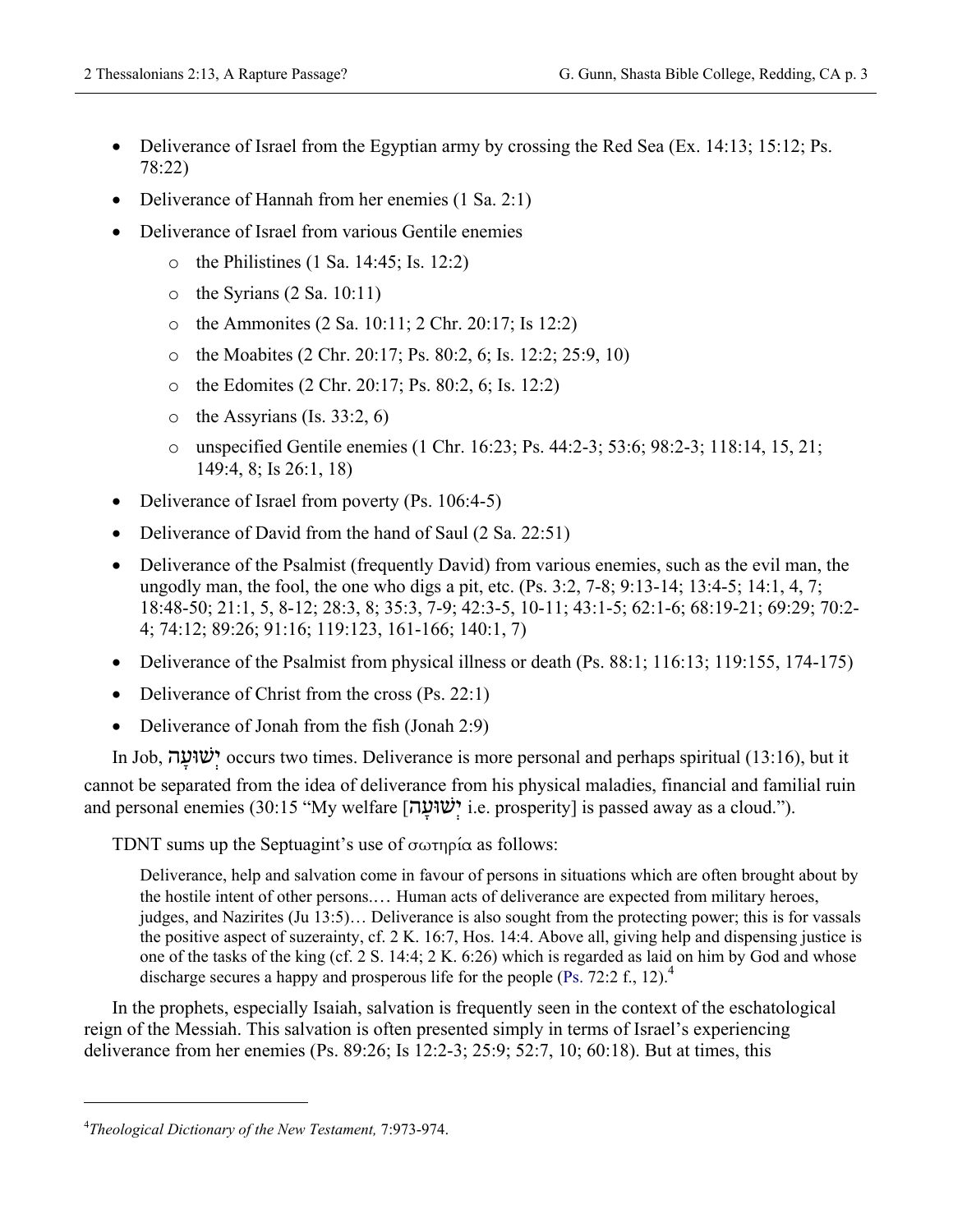eschatological salvation involves redemptive elements related to the righteousness and regeneration associated with the new covenant (Is. 49:6, 8; 51:6, 8; 56:1; 59:11; 62:1). In several of the references to spiritual salvation, there is still reference to deliverance from physical enemies (Is. 59:11, 17).

The intertestamental period sees a usage very similar to that of the Old Testament prophets. For example, in 1 Enoch, "… the idea of being saved occurs in reference to the flood. But the idea occurs most frequently in statements to the effect that the ungodly have no salvation or hope of salvation." And in the Testament of the Twelve Patriarchs, "salvation is applied to the individual in both temporal deliverance ... and eternal salvation."<sup>6</sup> When salvation is seen as eschatological in the intertestamental literature, it is typically a salvation that involves the deliverance of God's people from threat of warfare and hatred on the earth. However, on occasion, salvation is viewed as "the eternal salvation" which stands opposed to "eternal punishment, in which the wicked are cast into the fire. The godly individual attains salvation by his prayers and piety and by God's help."<sup>7</sup>

 In the literature of Qumran, personal salvation is frequently seen in terms of God's deliverance of the godly man either from ungodly men or from the perils and distresses of this life:

The Hymns testify to the experiences enjoyed by the one who trusts in the help of God: "Thou hast saved me from the zeal of lying interpreters, and from the congregation of those who seek smooth things" (1QH 2:32). "I will praise Him when distress is unleashed and will magnify Him also because of His salvation" (1QS 10:17; cf.; 1QH 5:11 f.; 11:23 f.).<sup>8</sup>

When salvation is spoken of eschatologically in the Qumranic literature, it is in terms of national salvation for Israel and is coupled with the destruction of the nations of wickedness.<sup>9</sup>

 Coming a bit closer to the New Testament era, Moulton and Milligan's review of the papyri reveals that "σωτηρία is common ... in the general sense of 'bodily health,' 'well-being,' 'safety.'"<sup>10</sup> This usage in the papyri is seen to be reflected in only a limited number of New Testament verses (e.g., Ac. 27:34; Heb. 11:7). Moulton and Milligan note that the sense of σωτηρία in the papyri forms a marked contrast with its normal use in the New Testament: "As a rule, however, σωτηρία in the NT, following its OT application … came to denote Messianic and spiritual salvation, either as a present possession (Lk 1:77 *al.*), or as to be realized fully hereafter (Rom 13:11 *al.*)."<sup>11</sup>

In the New Testament itself σωτηρία is used in two ways: <sup>12</sup> (1) deliverance from danger or impending death (Ac. 7: 25; 27:34; Heb. 11:7; Lk. 1:71), or (2) spiritual salvation of the soul by virtue of the atonement of Christ (Phil. 1:28, 2 Cor. 7:10; 1 Pe. 1:9; 2:2; Eph. 1:13; Ac. 13:26; 16:17).

1

<sup>5</sup> *The New International Dictionary of New Testament Theology,* ed. Colin Brown (Grand Rapids: Zondervan, 1978) Vol. III:209-210.

<sup>6</sup> *NIDNTT,* 210.

<sup>7</sup> *NIDNTT,* 210.

<sup>8</sup> *NIDNTT,* 210.

<sup>9</sup> *NIDNTT,* 210-11.

<sup>&</sup>lt;sup>10</sup> J. H. Moulton and G. Milligan, *The Vocabulary of the Greek New Testament* (Grand Rapids: Eerdmans Publishing Company, 1930), 622.

<sup>&</sup>lt;sup>11</sup> Moulton and Milligan, 622.

<sup>12</sup>W. Arndt, F. W. Gingrich, F. W. Danker, & W. Bauer, *A Greek-English Lexicon of the New Testament and Other Early Christian Literature* (Chicago: University of Chicago Press, 1979). 801.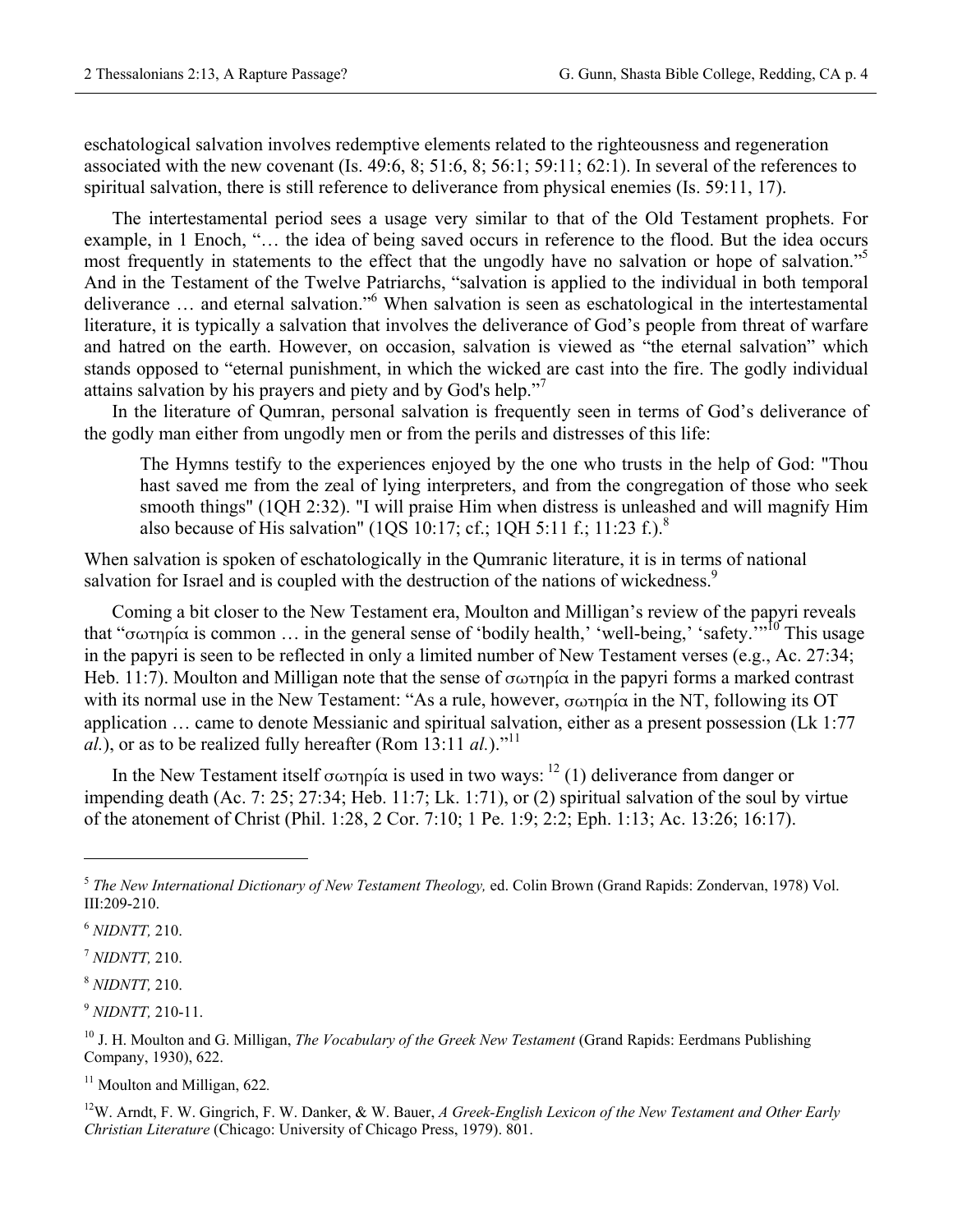"σωτηρία is plainly expected to be fully culminated w. the second coming of the Lord Ro 13:11; Hb 9:28; 1 Pt 1:5."<sup>13</sup>

 *2. Conceptual Considerations.* As has been shown from the preceding survey of the historical usage, σωτηρία can bear the meaning of "deliverance" in two distinct senses: (1) deliverance from temporal danger (enemies, sickness, poverty, physical danger, war, etc.) and (2) deliverance from spiritual danger (deliverance of one's soul from hell, deliverance from the present dark age into the eschatological age of Messiah's rule, deliverance into the new covenant and a state involving God's righteousness, etc.). Though it may run the risk of being overly simplistic, let us refer to these two senses as: *temporal salvation* and *spiritual salvation*. In the Old Testament, clearly the vast majority of occurrences of σωτηρία are in reference to temporal salvation, with relatively few references to spiritual salvation. In the New Testament we find just the opposite – the majority of references are to spiritual salvation, with relatively few references to temporal salvation.<sup>14</sup> In both Testaments there are some references that combine both concepts; i.e., the spiritual salvation involves some form of deliverance from either enemies or some form of physical/temporal danger. An example of this combination can be seen in descriptions of Israel's salvation in the Millennium where she experiences both God's righteousness and a state of peace and freedom from her enemies. A pretribulational rapture, likewise, would involve such a combination "salvation" in which the culmination of our salvation at the rapture would also result in our being delivered from the persecution and worldwide judgments of the Day of the Lord. As such, there would be nothing inconsistent about σωτηρία in 2 Thessalonian 2:13 referring to a pretribulational rapture, neither would this rule out a partial reference to spiritual salvation.<sup>15</sup>

*3. Synchronic Considerations.* The New Testament was written over a period of almost 60 years and at the hands of at least eight different human authors. The precise sense of a given word can vary significantly over the span of such a time and from author to author.<sup>16</sup> Those who are over 60 years of age can doubtless think of a good many English words that bear a different sense today than they did 50 or 60 years ago. All languages undergo such changes, and there is no reason to believe that ancient Greek was any different. Thus it is incumbent upon us to focus our attention on the use of σωτηρία during the time in which Paul wrote 2 Thessalonians. Furthermore, one author may tend to use a word with a certain emphasis or shade of meaning that another author will not use. Thus, our focus needs to be not only on the time of the writing of 2 Thessalonians, but on the usage of this term by Paul. The apostle Paul wrote his New Testament epistles over a period of roughly 20 years. Even 20 years is long enough a period of time not only for the meaning of a word to change (Think of how some English words were used 20 years ago as contrasted with today!) but for that meaning to change even as used by the same author. Not all words will undergo such a change in meaning or emphasis, but some will. I believe that the word σωτηρία underwent just such a change in emphasis within the vocabulary of Paul over the 20 year span of his New Testament writings.

 $\overline{a}$ 

<sup>&</sup>lt;sup>13</sup> Arndt, Gingrich, Danker, Bauer, 801.

<sup>14</sup> Arndt, Gingrich, Danker, Bauer, 801*. "*quite predom[inantly] *salvation,* which the true religion bestows.*"*

<sup>&</sup>lt;sup>15</sup> Such a conception may also lie behind the otherwise difficult passage in 2 Thess 1:5-10. This passage is taken by posttribulational rapturists as supportive of their position, but it need not be seen that way. The rapture delivers the godly over to rest, but delivers the ungodly over to a period of judgment that will culminate in the personal return of Christ.

<sup>16</sup> P. Cotterell and Max Turner, *Linguistics & Biblical Interpretation* (Downer's Grove, IL: InterVarsity Press, 1989) 26.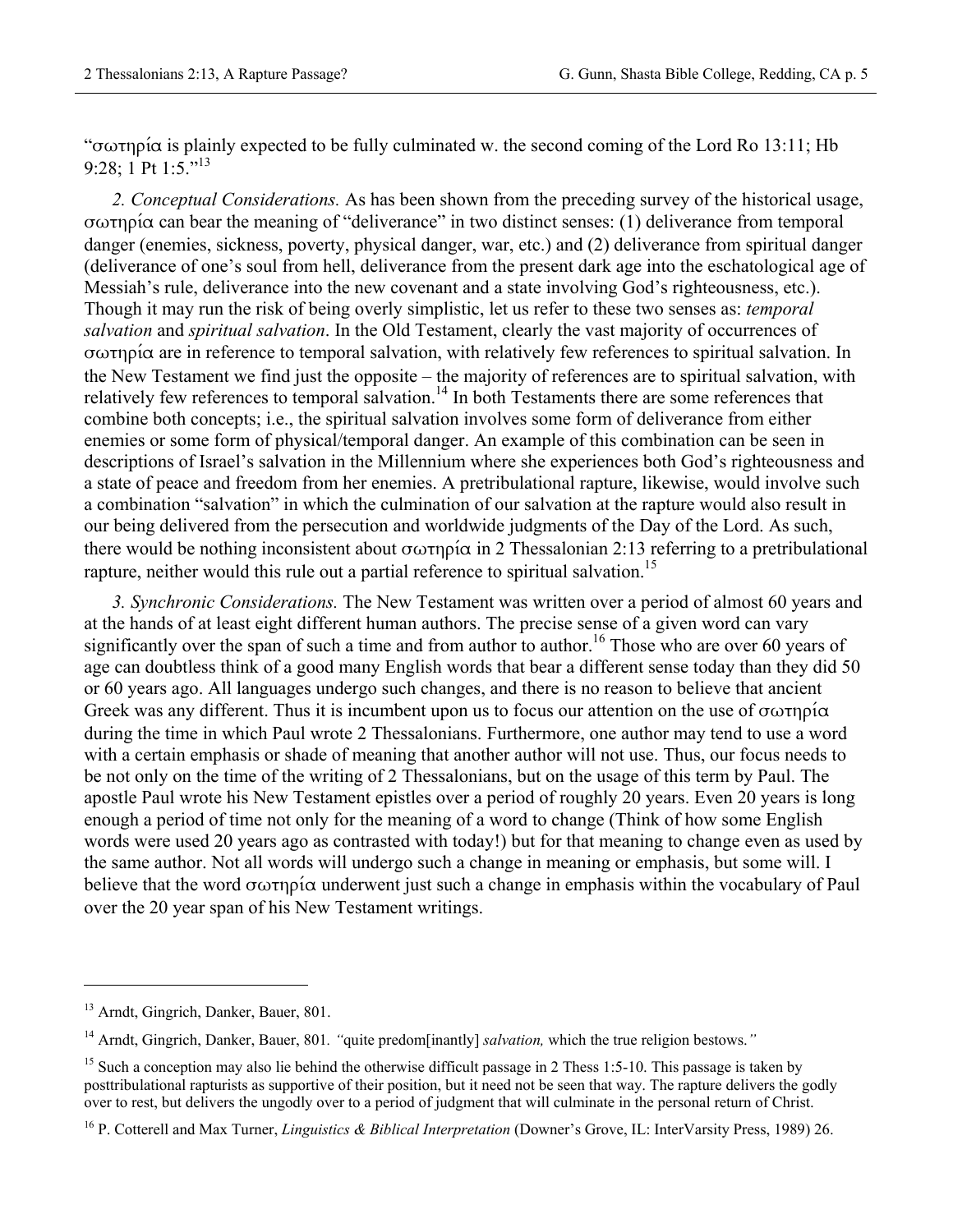2 Thessalonians falls into a group of epistles sometimes referred to as the "early Pauline epistles": Galatians, 1 & 2 Thessalonians. Galatians was likely written shortly after Paul's first missionary journey (ca. AD 48), 1 & 2 Thessalonians were written from Corinth during his second missionary journey (ca. AD 51). In his early epistles Paul does not appear to use the noun σωτηρία to express the concept of spiritual "salvation" -- i.e. the positional work of God that takes place in a believer at the point of belief in Jesus. He probably uses the cognate verb σώζω once in this sense (1 Thess. 2:16), and once likely in reference to deliverance from the wrath of the Day of the Lord (2 Thess. 2:10). [N.B. There are also no occurrences of σωτηρία in the book of James, the only other New Testament book likely written in the same era as the early Pauline epistles.] Rather, to express the concept of spiritual salvation in his early epistles, Paul uses the following 24 terms and expressions:

- 1. καλέω *(kaleo)* call, Gal. 1:6, 15; 1 Thess. 2:12; 4:7; 5:24; 2 Thess. 2:14
- 2. δικαιόω *(dikaio-oe)* justify, Gal. 2:16, 17; 3:8, 11, 24; 5:4
- 3. δικαιοσύνη *(dikaiosune)* righteousness, Gal. 2:21; 3:21; 5:5
- 4. ἐξαγοράζω *(exagorazo)* redeem, Gal. 3:13; 4:5
- 5. γνῶναι θεόν *(gnonai theon)* to know God, Gal. 4:9; 2 Thess. 1:8
- 6. γνωσθῆναι ὑπὸ θεοῦ *(gnosthenai hupo Theou)* to be known by God, Gal. 4:9
- 7. ἐξαιρέω *(exaire-oe)* rescue, Gal. 1:4
- 8. λαβεῖν τὸ Πνεῦµα *(labein to Pneuma)* to receive the Spirit, Gal. 3:2
- 9. λογίσασθαι εἰς δικαιοσύνην *(logisasthai eis dikaiosune)* to be reckoned unto righteousness, Gal. 3:6
- 10. εἶναι υἱὸς Ἀβραάµ *(einai huios Abra-am)* to be a son of Abraham, Gal. 3:7
- 11. [ἔχειν τὸ] κληρονοµίαν *(echein to kleronomian)* [to have the] inheritance, Gal. 3:18
- 12. ζῳοποιῆσαι *(zoe-opoiesai)* to give life, Gal. 3:21
- 13. εἶναι υἱὸν τοῦ θεοῦ *(einai huion tou Theou)* to be a son of God, Gal. 3:26
- 14. βαπτισθήναι εἰς Χριστὸν *(baptisthenai eis Christon)* to be baptized into Christ, Gal. 3:27
- 15. ἀπολαβεῖν τὴν υἱοθεσίαν *(apolabein ten huithesian)* to receive the adoption, Gal. 4:5
- 16. εἶναι τέκνον ἐπαγγελίας *(einai teknon epangelias)* to be a child of promise, Gal. 4:28
- 17. ἐλευθερόω *(eleuthero-oe)* to set free, Gal. 5:1
- 18. κληρονοµήσαι βασιλείαν θεοῦ *(kleronomesai basileian Theou)* to inherit [the] kingdom of God, Gal. 5:21
- 19. ζῆν *(zen)* to live, Gal. 5:25
- 20. ἐκλογή *(ekloge)* election, 1 Thess. 1:4
- 21. ἐξεστρέψας πρὸς τὸν θεόν *(exestrepsas pros ton Theon)* to turn to God, 1 Thess. 1:9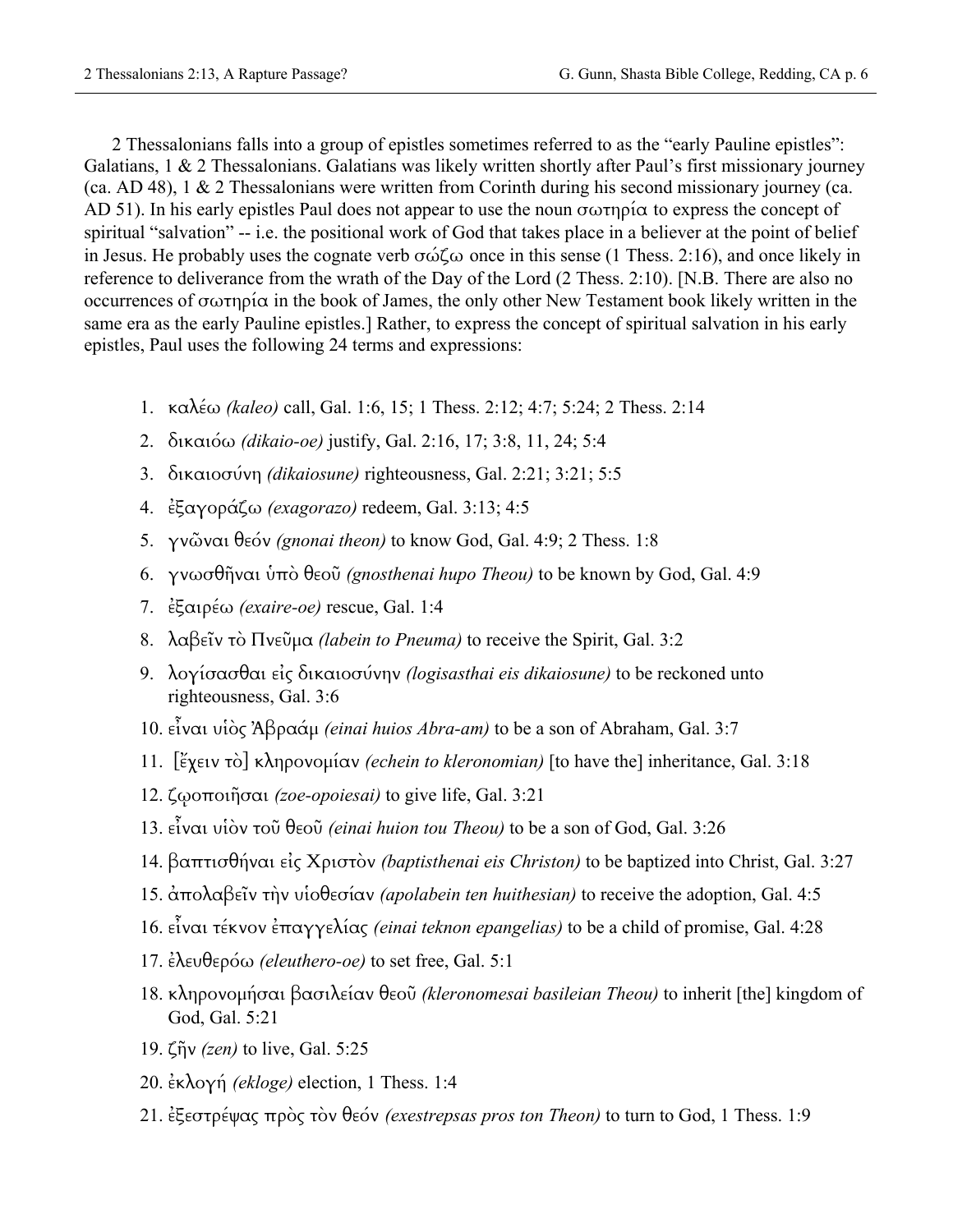22. σωθῆναι (*sothenai)* to be saved, 1 Thess. 2:16

23. δέξασθαι λόγον θεοῦ *(dexasthai logon Theou)* to receive the Word of God, 1 Thess. 2:13

24. πιστεύσαι τῇ ἀληθείᾳ *(pisteusai te aletheia)* to believe the truth, 2 Thess. 2:12

σωτηρία does not occur even once in the book of Galatians, and occurs only twice in 1 Thessalonians. Both occurrences in 1 Thessalonians (5:8, 9) probably refer to the temporal salvation that results from a pretribulational rapture, i.e., deliverance from the wrath of the Day of the Lord. The only occurrence of σωτηρία in 2 Thessalonians is in the verse we are examining. The similarity of language between 1 Thessalonians 5:9 and 2 Thessalonians 2:13 is somewhat striking:

1 Thessalonians 5:9

ἔθετο ἡµᾶς ὁ θεὸς … εἰς περιποίησιν σωτηρίας God appointed us ... unto an obtaining of deliverance [from the Day of the Lord]

2 Thessalonians 2:13

1

εἵλατο ὑµᾶς ὁ θεὸς … εἰς σωτηρίαν God chose you … unto deliverance [from the Day of the Lord]

Thus, in view of the history of Paul's usage of σωτηρία up to this point in his extant letters, it would not seem likely that he is referring to the soteriological ideas of justification, forgiveness, etc.

Of the three early Pauline epistles (Galatians,  $1 \& 2$  Thessalonians), the one that has a distinctive soteriological theme is the very one that does not use the term σωτηρία! The Thessalonian epistles, on the other hand, clearly have a different theme. Almost all expositors agree that the primary theme of the Thessalonian epistles is eschatological.<sup>17</sup> Every chapter in both 1 and 2 Thessalonians has at least one reference to the return of Christ, and both books have extended discourses on eschatological themes (the Rapture in 1 Thess. 4:13-18, the Day of the Lord in 1 Thess. 5 and 2 Thess. 2). So, when we encounter the term  $\sigma \omega \tau \eta \rho i \alpha$  in 2 Thessalonians, we would expect to understand it in a way that corresponds with the prevailing eschatological theme of the epistle, rather than presuming a soteriological theme.

The next extant letter of Paul's written after 2 Thessalonians was probably 1 Corinthians, written 3-4 years later. During this intervening period Paul had stopped briefly in Ephesus, gone to Jerusalem, then begun his 3<sup>rd</sup> missionary journey and was making an extended stay in Ephesus while he wrote his first epistle to Corinth. The term σωτηρία does not occur at all in 1 Corinthians.

2 Corinthians, written shortly after 1 Corinthians, uses the term  $\sigma \omega \tau \eta \rho i \alpha$  three times (1:6; 6:2; 7:10). It is here that we probably find Paul's first use of the noun  $\sigma \omega \tau \eta \rho i \alpha$  in the sense of spiritual salvation. It is possible that it was during Paul's extended teaching ministry at Ephesus that the term σωτηρία began to take on added semantic weight in the vocabulary of Paul. In Romans, written in

<sup>17</sup> Mal Couch, *The Hope of Christ's Return* (Chattanooga: AMG Publishers, 2001) 17-18; John Eadie, *A Commentary on the Greek Text of the Epistles of Paul to the Thessalonians* (London: Mac Millan & Co., 1877) 53-54; J. B. Lightfoot, *Notes on the Epistles of St. Paul* (Hendrickson Publishers, 3rd printing 1995) 16-17; Leon Morris, *The First and Second Epistles to the Thessalonians NICNT rev. ed.* (Grand Rapids: Eerdmans, 1991) 11; Charles C. Ryrie, *First and Second Thessalonians*  (Chicago: Moody Press, 1959) 7; Robert L. Thomas, *1, 2 Thessalonians, 1, 2 Timothy, Titus EBC* (Grand Rapids: Zondervan, 1996) 7-8.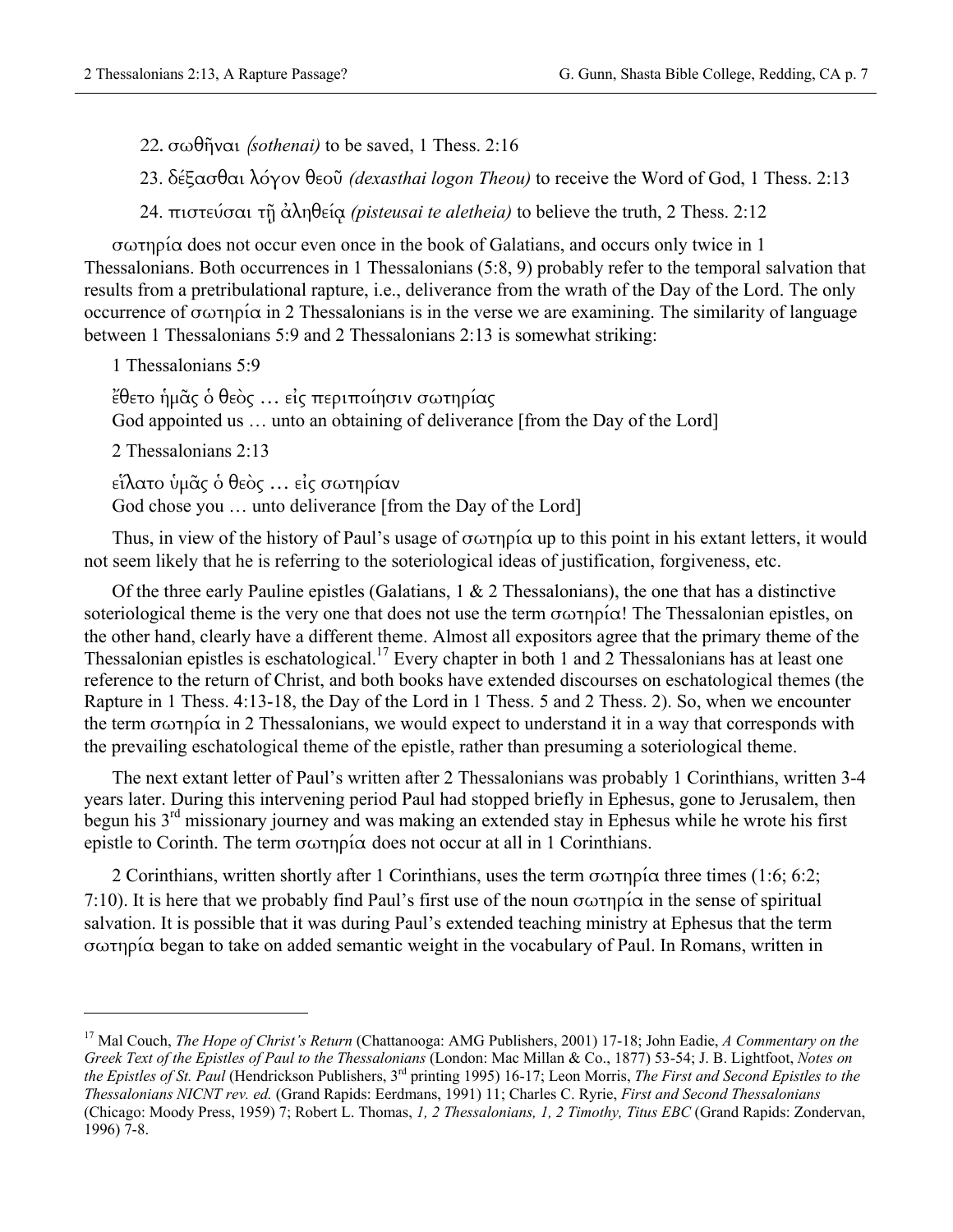about AD 57-58, σωτηρία is used five times  $(1:16; 10:1, 10; 11:11; 13:11)$ , each time as a reference to spiritual salvation.

Thus it appears that in the early Pauline epistles, we should expect  $\sigma\omega\tau\eta\rho\alpha$  to reflect the kind of "salvation" that is more akin to the Old Testament sense of deliverance from some temporal peril than to a later Christian understanding of broader redemptive themes.

#### **Discourse Structure of 2 Thessalonians 2**

Up to this point, we have been considering the meaning of a single term,  $\sigma \omega \tau \eta \rho i \alpha$ . We have seen that it is both possible and likely that when Paul wrote 2 Thessalonians, he would have used the term with a greater emphasis on temporal salvation than on spiritual salvation. However, this is by no means a necessary conclusion based on semantics alone. Words have genuine meaning only in a context. Crucial to the question of whether σωτηρία in 2 Thessalonians 2:13 is a reference to the rapture is the related question of whether verses 13-17 are a continuation of verses 1-12 or the beginning of a new topic.

Some commentators have taken the words: Ἡµεῖς δὲ ὀφείλοµεν εὐχαριστεῖν τῷ θεῷ πάντοτε περὶ ὑµῶν, ἀδελφοὶ ἠγαπηµένοι ὑπὸ κυρίου, ὅτι … ("But we ought to give thanks to God always for you, brothers beloved by the Lord, because …") in 2:13 to introduce a new discourse, i.e., a significant change in topic. Two discourse features could suggest a shift in topic: (1) the conjunction  $\delta \hat{\epsilon}$ ("now" or "but"), and (2) the insertion of the vocative ἀδελφοὶ ("brothers"). There are two compelling reasons, however, to see verses 1-17 as one entire discourse without a major division: (1) Paul's use of an *inclusio* in verses 2 and 15, and (2) the chiastic structure of the discourse.

### 1. Paul's *Inclusio,* verses 2 & 15

We find in verse 15 what appears to be the second half of an *inclusio* that ties the last verses of chapter 2 with the earlier portion of the chapter.

- 2:2 µήτε διὰ πνεύµατος µήτε διὰ λόγου µήτε δι᾽ ἐπιστολῆς ὡς δι᾽ ἡµῶν "whether by spirit or by word or by letter as from us"
- 2:15 εἴτε διὰ λόγου εἴτε δι᾽ ἐπιστολῆς ἡµῶν "whether by word or by our letter"

Thus, 2:15 is still a part of the discourse that was begun in 2:1. The δέ and ἀδελφοὶ of 2:13 do not indicate that Paul has moved on to a new subject. 2:15-17, introduced by άρα οὖν ("therefore," the only occurrence of οὖν in 2 Thess), makes a fitting conclusion to this discussion of the troubling times of the Day of the Lord.

Note also, if we see the passage as extending all the way through verse 17, the similarity between how Paul ends his rapture passage in 1 Thessalonians 4:13-18 with how he ends this eschatological passage: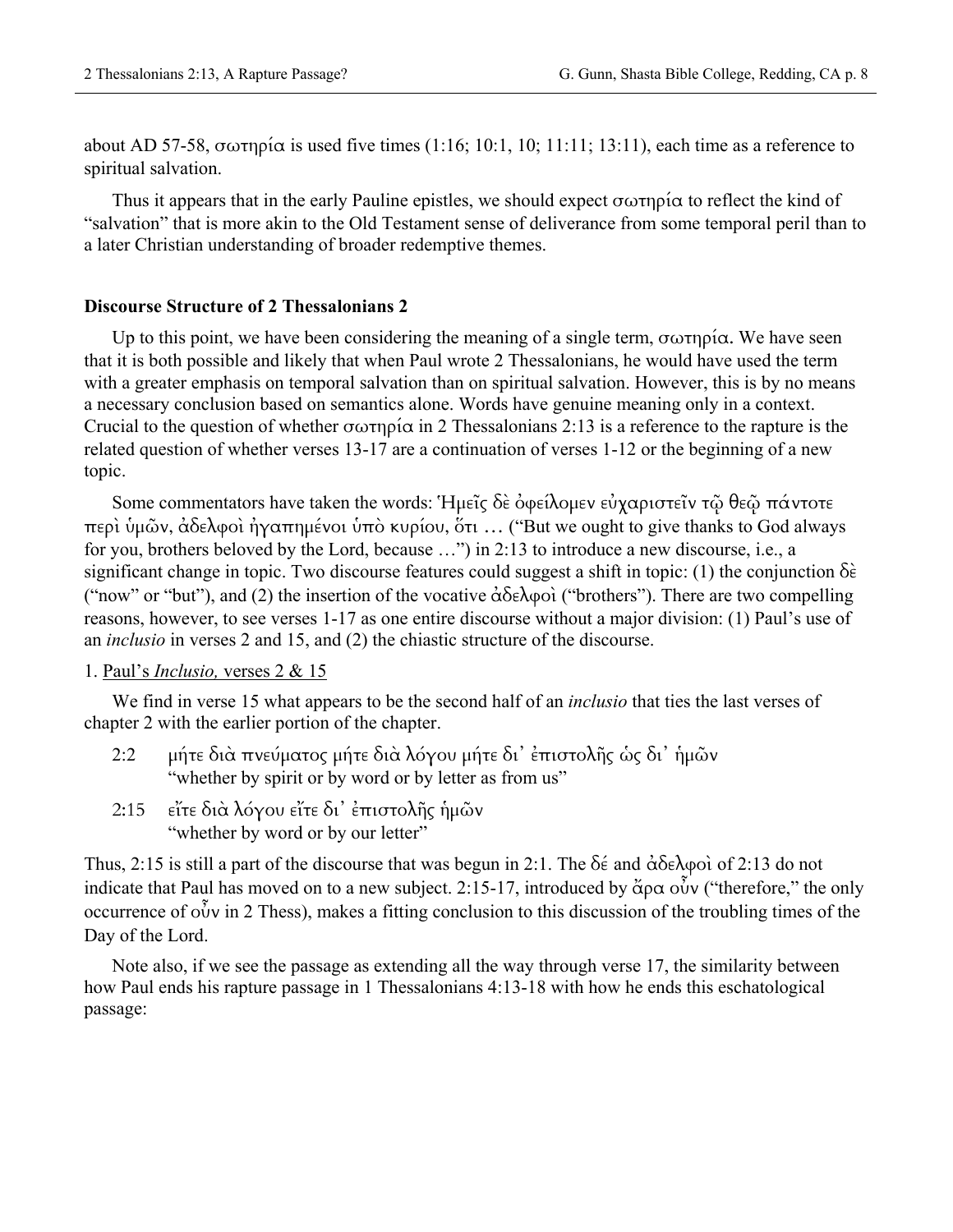| 1 Thessalonians 4:18                                   | 2 Thessalonians $2:16-17$                                                                                                       |
|--------------------------------------------------------|---------------------------------------------------------------------------------------------------------------------------------|
| "Ω στε παρακαλεΐτε άλλήλους έν τοΐς<br>λόγοις τούτοις. | Αυτός δε ο κύριος ημών Ίησους Χριστός και<br>[ο ]θεος ο πατήρ ήμων  17 παρακαλέσαι<br>ύμῶν τὰς καρδίας  ἐν παντὶ  λόγφ<br>άγαθῷ |
| So then, comfort one another with these<br>words.      | Now may our Lord Jesus Christ and God our<br>Father  comfort your hearts  in every good<br>word.                                |

# 2. Chiastic Structure:

 $\overline{a}$ 

Charles Powell has written about the chiastic structure of 2 Thessalonians 2:1-15.18 According to Powell, the section can be analyzed as follows:

A Warning (vv. 1-3a)

B The apostasy (v. 3b)

- C The revelation of the man of lawlessness (vv. 3c-5)
	- D The restrainer (vv. 5-7)
- C′ The revelation and annihilation of the lawless one (vv. 8-9)
- B' The leading astray of unbelievers (vv. 10-12)
- A′ Thanksgiving and exhortation (vv. 13-15)

If Powell's chiasm is correct, it suggests two observations relevant to our discussion: (1) Verse 13 does not begin a new discourse, but continues the discussion begun in verse 1; thus, the "salvation" of verse 13 should be understood in the context of 2:1-12. This corresponds with what we have been saying about the *inclusio* διὰ λόγου εἴτε δι᾽ ἐπιστολῆς ἡµῶν ("through word or through our letter"). (2) More specifically, the language of verses 13-15 should find some explicit parallel to the language of verses 1-3a. A comparison of these two sections demonstrates that such is indeed the case:

<sup>&</sup>lt;sup>18</sup> Charles E. Powell, "The Identity of the 'Restrainer' in 2 Thessalonians 2:6-7," *Bibliotheca Sacra* (Dallas: Dallas Theological Seminary, 1997) 154:615, pp. 322-28.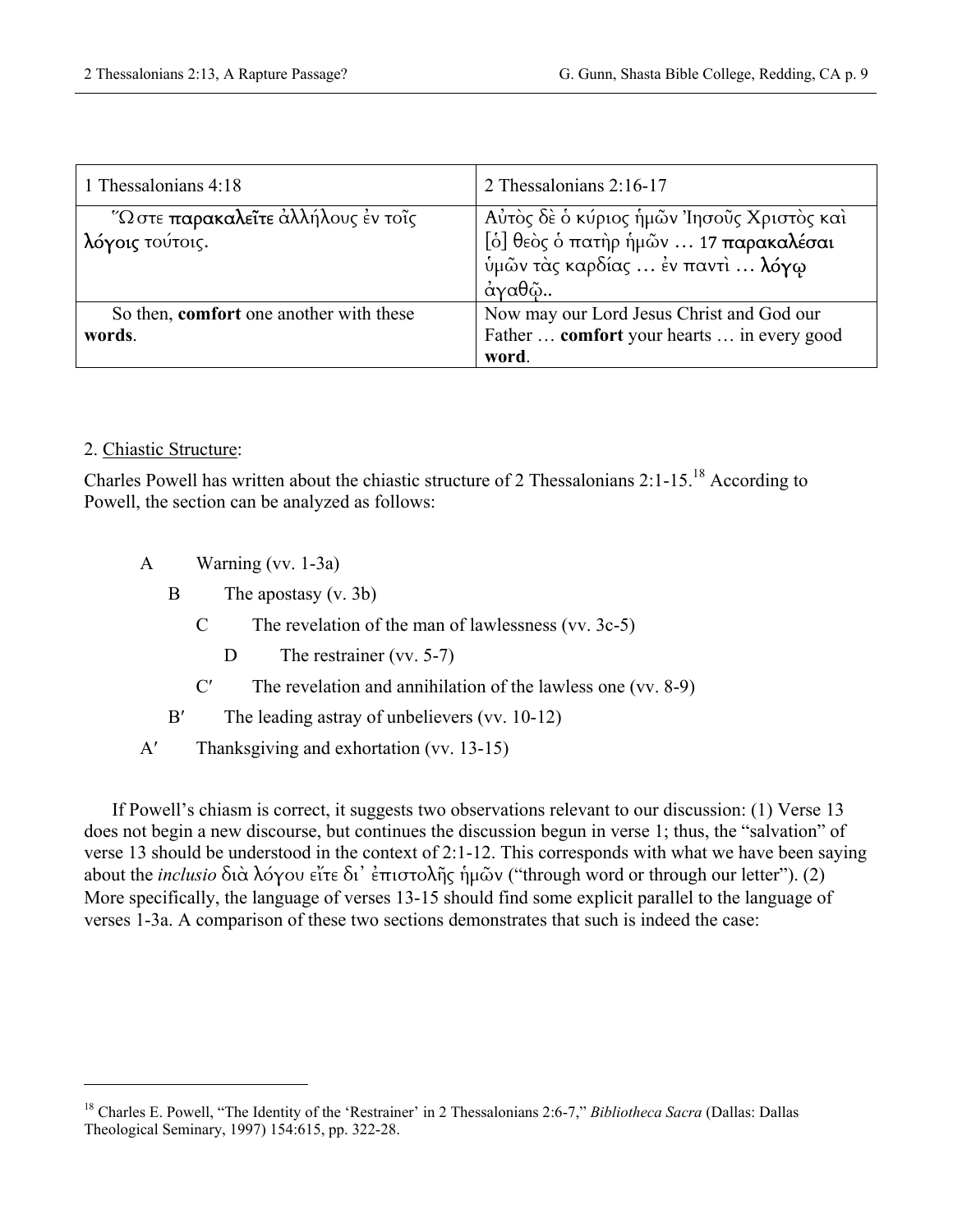|    | 2 Thess $2:1-3a$                                                                          |    | 2 Thess 2:13-15                                                         |
|----|-------------------------------------------------------------------------------------------|----|-------------------------------------------------------------------------|
|    | a. Έρωτῶμεν δε ὑμᾶς, ἀδελφοί,                                                             |    | a. Ήμεῖς δε οφείλομεν εὐχαριστεῖν τῷ θεῷ<br>πάντοτε περί ύμῶν, άδελφοί  |
|    | b. υπέρ της παρουσίας του κυρίου ήμών<br>Ίησοῦ Χριστοῦ καὶ ἡμῶν<br>έπισυναγωγῆς ἐπ' αὐτὸν |    | b.  σωτηρίαν  περιποίησιν δόξης του<br>κυρίου ήμών Ίησοῦ Χριστοῦ.       |
|    | c. <sup>2</sup> είς το μη ταχέως σαλευθῆναι ὑμᾶς ἀπο<br>τοῦ νοὸς μηδὲ θροεῖσθαι,          |    | c. $15 \ldots$ στήκετε, και κρατείτε τας<br>παραδόσεις ἃς έδιδάχθητε    |
| d. | μήτε διὰ πνεύματος μήτε διὰ λόγου<br>μήτε δι' έπιστολῆς ως δι' ἡμῶν,                      |    | d. είτε δια λόγου είτε δι' επιστολής ήμών.                              |
|    | a. We ask you, brothers                                                                   |    | a. We give thanks to God for you, brothers                              |
|    | b. The coming of our Lord Jesus, and our<br>gathering together to Him                     |    | b.  deliverance  the obtaining of the glory<br>of our Lord Jesus Christ |
|    | c. Be not soon shaken in your mind nor<br>troubled                                        |    | c. Stand fast and hold the teachings which<br>you were taught           |
|    | d. Whether by spirit or by word or by letter as<br>from us                                | d. | Whether by word or by our letter                                        |

 An examination of the discourse structure of 2 Thessalonians 2 suggests that verses 13-17 form a conclusion to verses 1-12, not a new and separate topic. As such, these verses are designed to give words of comfort to the Thessalonian believers in the face of the disturbing descriptions of the reign of the man of lawlessness and of the judgments of God poured out on his followers. Such comfort comes from Paul's assurance that the Thessalonian believers have been chosen for deliverance from that distressing period of time.

#### **Immediate Context of 2 Thessalonians 2:13**

The preceding section on "Discourse Structure" considered the context of the entire chapter. Now I would like to focus on the more immediate context of the wording of verses 13 and 14. In particular, two expressions occurring in this immediate context help us to determine the sense of the term  $\sigma \omega \tau \eta \rho i \alpha$ : (1) the word εἵλατο ("chosen"), and (2) the phrase εἰς περιποίησιν δόξης τοῦ κυρίου ἡµῶν Ἰησοῦ Χριστοῦ ("unto the obtaining of the glory of our Lord Jesus Christ"). A third item from the immediate context also needs some explanation, (3) the expression ἐν ἁγιασµῷ πνεύµατος καὶ πίστει ἀληθείας ("by sanctification of the Spirit and belief of the truth").

1. εἵλατο ("chosen"), v. 13. This word may in fact be the biggest stumbling block for many to see σωτηρία as a reference to the rapture. Particularly for someone from a Calvinistic persuasion, the word "chosen" suggests a theme of spiritual salvation. "Many are called, but few are chosen" (Matt. 22:14);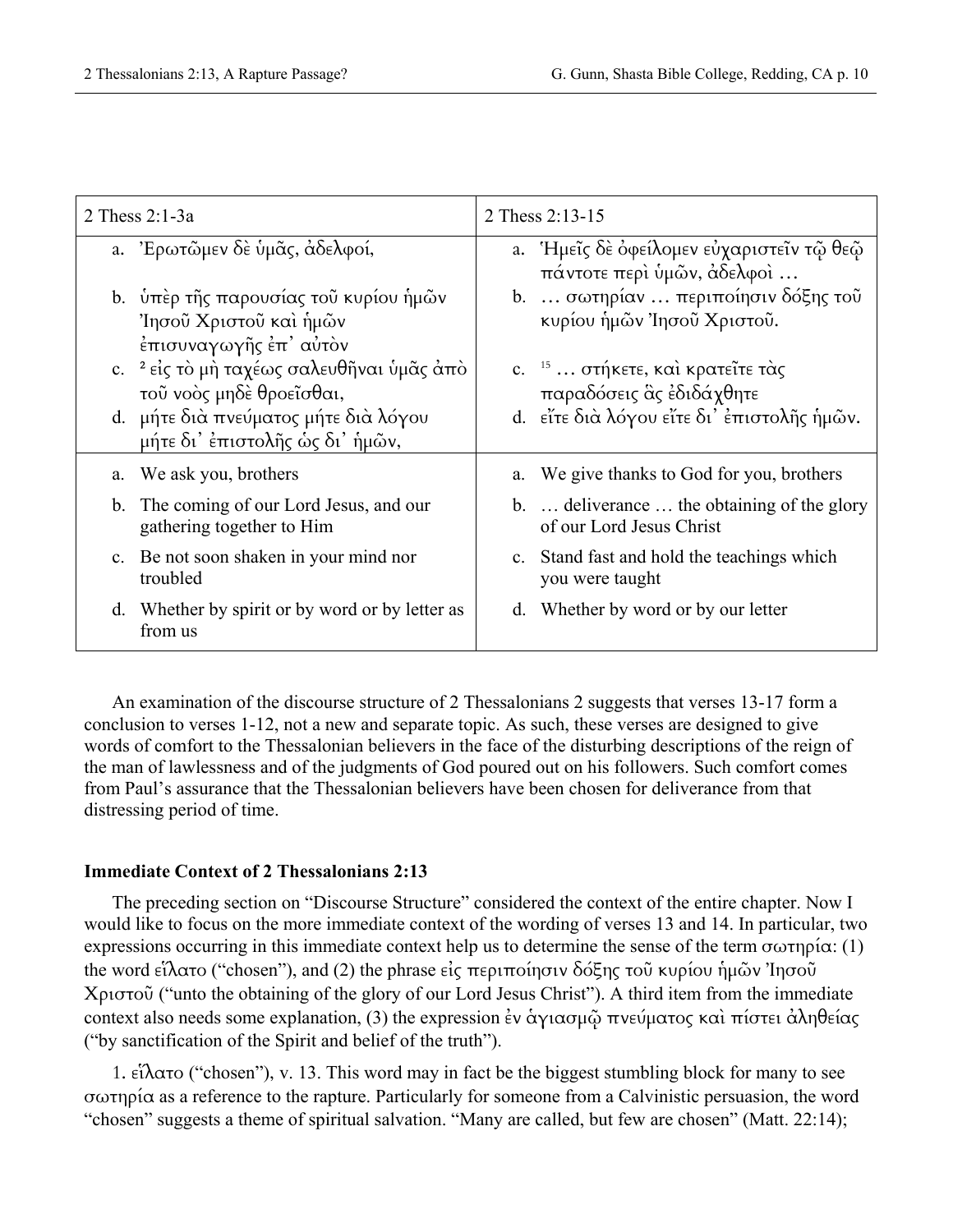1

"You did not choose me, but I chose you and appointed you" (Jn. 15:16); "He chose us in him before the foundation of the world" (Eph. 1:4); "He is Lord of lords and King of kings, and those with him are called and chosen and faithful" (Rev. 17:14); "Knowing, brothers beloved by God, *His* choice of you" (1Thess. 1:4).

However, we should not be too hasty in basing our decision on the English translation. In fact, apart from 2 Thessalonians 2:13, every verse in the New Testament that refers to God's sovereign choice of believers to spiritual salvation uses a *different* Greek word than the one used in this verse. The Greek words used elsewhere of God's choice to spiritual salvation are κλητός (*kletos,* Matt. 22:14), ἐκλέγοµαι (*eklegomai,* Jn. 15:16; Eph 1:4); ἐκλεκτός (*eklektos,* Rev. 17:14); and ἐκλογή (*ekloge,* 1Thess. 1:4). Of the words in this list, perhaps the most significant is that which occurs in 1 Thessalonians 1:4. If Paul were to refer to God's choice to spiritual salvation in 2 Thessalonians, we might expect him to use the same word he had used in 1 Thessalonians. But the term  $\epsilon \hat{i} \lambda \alpha \tau$  from 2 Thessalonians 2:13 (aor. midd. of αἱρέω) is not in any way cognate to the term ἐκλογή in 1 Thessalonians 1:4. In fact, the only other New Testament occurrences of this word (only two other times in the NT) have nothing to do with election to spiritual salvation:

Philippians 1:22 "If I am to live in the flesh, that means fruitful labor for me. Yet which I shall choose I cannot tell."

Hebrews 11:25 "[Moses refused to be called the son of Pharaoh's daughter] choosing rather to be mistreated with the people of God than to enjoy the fleeting pleasures of sin."

So, instead of the word "chosen" leading us to think of God's sovereign election to spiritual salvation, we find that the very Greek word used by Paul in 2 Thessalonians 2:13 is *not* the word we would have expected him to use in reference to spiritual salvation. If, on the other hand, Paul had meant to refer to God's choice to deliver the Thessalonians from the Day of the Lord, it would make sense for him to use a different word than the one he had used in 1 Thessalonians 1:4, and that, in fact, is just what he did.

2. εἰς περιποίησιν δόξης τοῦ κυρίου ἡµῶν Ἰησοῦ Χριστοῦ ("unto the obtaining of the glory of our Lord Jesus Christ "), v. 14. The end of this deliverance (σωτηρία) is explicitly stated to be "The obtaining of the glory of our Lord Jesus Christ." This appears *prima face* not to be a reference to our positional justification, but to our future glorification, which will occur at the rapture. It is at the rapture that Paul says, "We will be changed … corruption must put on incorruption … mortality must put on immortality" (1 Cor. 15:51, 53). It is at the rapture that Paul says, "He will transform the body of our humility conformed to the body of His glory" (Phil 3:21). If this phrase in verse 14 is *not* a reference to the rapture, then I don't know to what it does refer!19 And if it *is* a reference to the rapture, then I should not be surprised to find that the deliverance to which Paul refers in verse 13 should also be a reference to the rapture.

 3. ἐν ἁγιασµῷ πνεύµατος καὶ πίστει ἀληθείας ("by sanctification of the Spirit and belief of the truth"). This expression might also lead one to the conclusion that this verse has a soteriological theme, and that, therefore, the term σωτηρία ought to be understood in terms of spiritual salvation. This

 $19$  For an example of the kind of confusion that results from eisegesis by those whose theology predisposes them to a soteriological view, rather than an eschatological view, see Eadie's comment on this expression in v. 14, "The clause is ... perhaps not a mere exact specification of εἰς σωτηρίαν, or a giving of the final aspect and consummation of σωτηρία." Eadie, 205.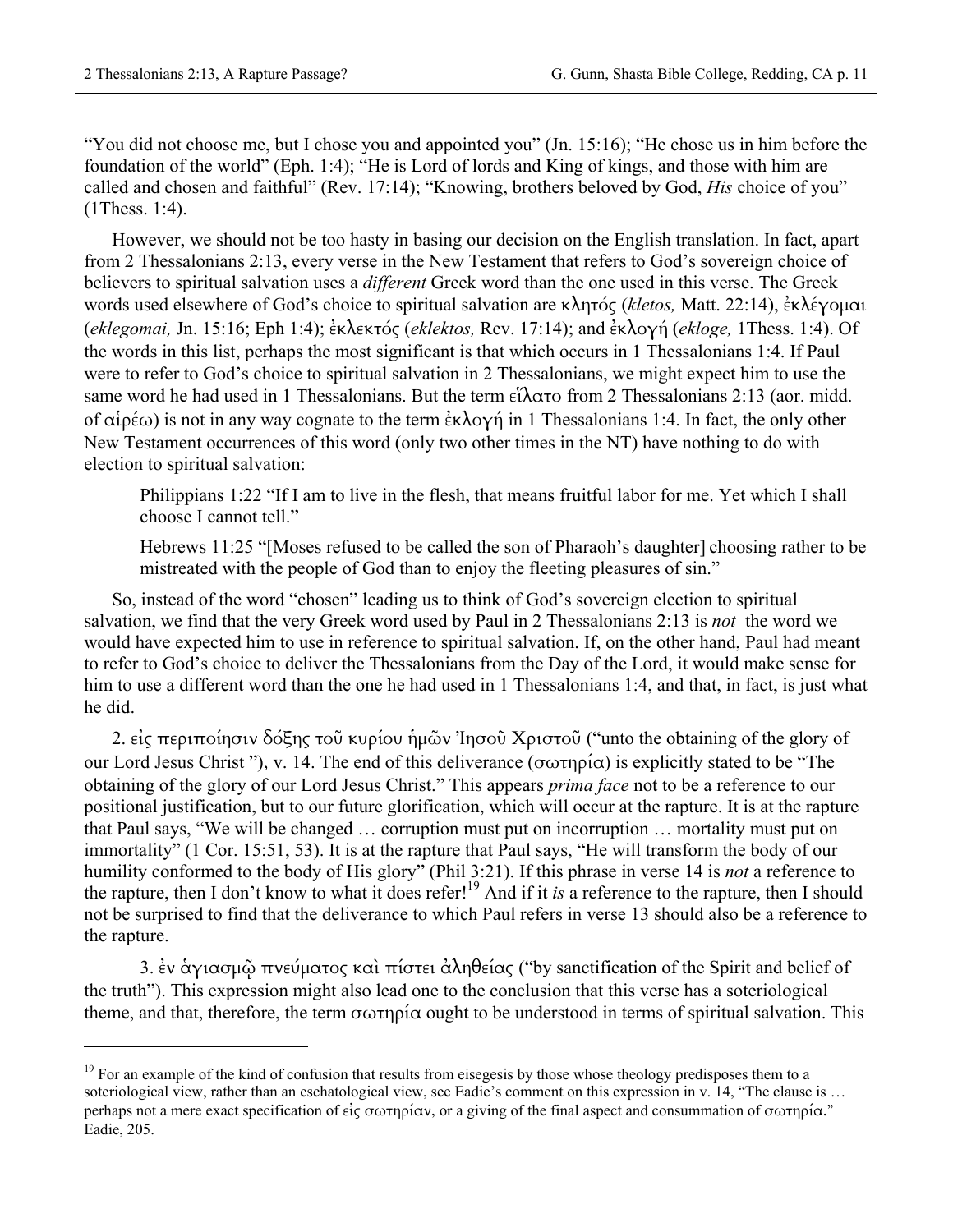would come from seeing "sanctification of the Spirit" as referring to positional sanctification, and "belief of the truth" as referring to faith in the message of the Gospel. Let us consider the two parts of this expression separately:

*a) Sanctification of the Spirit*. The preposition ἐν most likely relates this phrase as an expression of means to εἵλατο ("chosen").20 So the expositor must explain how the sanctification of the spirit brings about salvation. In soteriological terms, it is more usual to see things the other way around – to understand salvation being the means of sanctification. But it all depends on whether it is *positional* sanctification or *experiential* sanctification that is in view. If one understands the choosing in this verse to be God's election to spiritual salvation in eternity past, then one is forced to the same conclusion as Ryrie, "On God's part, being saved involves the work of the Holy Spirit in sanctifying or setting apart the believer. This is a reference to that sanctification *of the position* which every Christian has the moment he believes (1 Cor. 6:11, ASV)."<sup>21</sup>

However, if the choosing is for deliverance from the judgments of the Tribulation Period, there are two possible explanations: (1) The sanctification of the Spirit might refer to a setting apart of the believer from the Day of the Lord. This would be a nice explanation in keeping with the position taken in this paper. Unfortunately, the meaning of ἁγιασµός probably cannot be pressed into referring to a physical separation. Despite the fact that this noun is cognate to a word that means "to set apart, to separate," (ἁγιάζω) in both classical and Hellenistic Greek the term exclusively means "holiness, consecration, sanctification."<sup>22</sup> (2) The other explanation is to see simply an example of the combination type of salvation that was seen earlier in our survey of the OT prophets. In other words, spiritual salvation includes a deliverance from earthly disasters. In this sense, the sanctification of the Spirit could still refer to positional sanctification. Paul would simply be saying, "Those who will be delivered from the Tribulation Period are only those who have been sanctified (positionally) by the Spirit."

*b) Belief of the truth*. This expression may in fact mean "belief in the gospel,"<sup>23</sup> but in this context, it also includes something more. As Lightfoot notes, the acceptance of the truth here is "in contrast to οἱ µὴ πιστεύσαντες τῇ ἀληθείᾳ ['those who did not believe the truth'] ver. 12."24 Eadie makes essentially the same observation, "... there being an implied contrast to the previous πιστεῦσαι τῶ ψεύδει ['to believe the lie' verse  $11$ ]"<sup>25</sup>

2:11 And because of this, God sends them a working of deception so that they believe the lie,

2:12 In order that they might all be judged who did not believe the truth but took pleasure in wickedness.

- $24$  Lightfoot 120.
- $25$  Eadie 204.

1

<sup>20</sup> Couch, *The Hope of Christ's Return,* 233; Lightfoot, *Notes on the Epistles of St. Paul*, 120; Ryrie, *First and Second Thessalonians,* 116. On the other hand, Thomas explains ἐν as expressing "a locative instead of an instrumental force … because the clause names an act in eternity past.... έν indicates the spiritual state in which God chose them to salvation," *EBC,* 103.

 $21$  Ryrie 116 emphasis mine.

<sup>22</sup> BAGD 9; Liddell, Scott, Jones 9.

<sup>23</sup> Couch 233; Eadie 204; Ryrie 116.